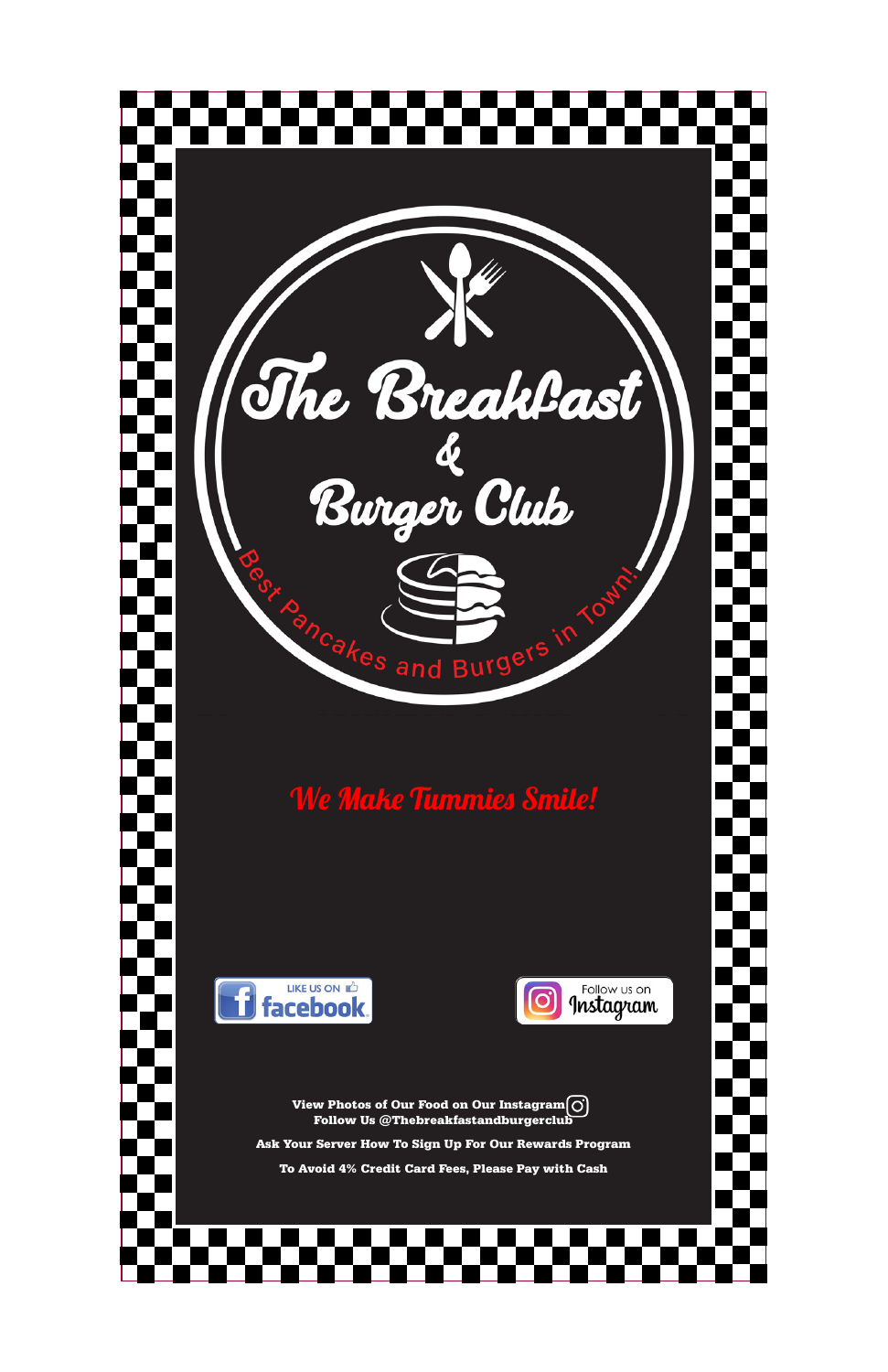#### Eggs **your way** *All Egg Platters Are Served with Your Choice*

*of Homefries & Toast or 2 Buttermilk Pancakes* **2 COUNTRY FRESH EGGS** Sunny side up | over easy | over well over medium | scrambled | poached | hard boiled 7.95 **with Bacon, Ham or Sausage 11.45 with Corned Beef Hash** 13.75 **with Grilled Chicken** 13.95 **with Mexican Chorizo** 14.45 **with Beyond Sausage** *(Vegan)* 15.95 **TOFU SCRAMBLER** with peppers, onions, tomato & spinach 14.95 *SUBSTITUTIONS: Turkey Bacon or Turkey Sausage* +1.00 *Canadian Bacon or Taylor Ham* +1.00 *Egg Whites* +1.50 *| Fruit Salad* +3.50 *| Lettuce & Tomato* +1.50 *Bagel or English Muffin* +1.00 | *Gluten-Free Toast* +2.00

*Mixed Greens* +2.00 *|Sweet Potato Fries or Waffle Fries* +1.50 *ADD-ONS: Additional Egg* +1.50 *| Avocado* +3.00

### Benedict Corner

*Made with 2 Poached Eggs on a Toasted English Muffin, Topped with Hollandaise Sauce, Served with Homefries*

| <b>TRADITIONAL BENEDICT</b> Canadian bacon                                | 12.95 |  |
|---------------------------------------------------------------------------|-------|--|
| <b>FLORENTINE BENEDICT</b> Fresh baby spinach & feta cheese               | 13.95 |  |
| <b>CORNED BEEF HASH BENEDICT</b>                                          | 14.95 |  |
| <b>NOVA SCOTIA LOX BENEDICT</b>                                           | 17.95 |  |
| <b>CHORIZO BENEDICT</b> Chipotle Hollandaise sauce                        | 14.95 |  |
| <b>CALIFORNIA BENEDICT Bacon, avocado,</b>                                |       |  |
| tomato & chipotle Hollandaise sauce                                       | 14.95 |  |
| <b>CRABCAKE BENEDICT</b>                                                  | 16.95 |  |
| <b>RANCHERO BENEDICT</b>                                                  | 15.95 |  |
| 2 poached eggs on a toasted English Muffin, with al Pastor                |       |  |
| (Mexican roast pork) topped with chipotle Hollandaise sauce               |       |  |
| <b>SUBSTITUTIONS: Mixed Greens +2.00   Tater Tots or Hashbrowns +1.50</b> |       |  |
| <b>Fruit Salad +3.50 Lettuce &amp; Tomato +1.00</b>                       |       |  |

**Grilled** skirt steak in our secret marinade with three country fresh eggs 23.95

*Fruit Salad* +3.50 *| Lettuce & Tomato* +1.00 *Sweet Potato Fries or Waffle Fries* +1.50

## Breakfast Sandwiches, Wraps

| <b>FRIED EGGS</b> $(2)$ on a roll                                                                              | 4.75  |
|----------------------------------------------------------------------------------------------------------------|-------|
| <b>BACON, EGG &amp; CHEESE</b> on a roll                                                                       | 6.95  |
| <b>JERSEY BORDER</b> Taylor ham, egg, cheese &                                                                 |       |
| hash browns on a roll                                                                                          | 8.45  |
| <b>AVOCADO TOAST</b> Mashed avocado w/onions & lime juice                                                      |       |
| topped with two poached eggs on multi-grain toast                                                              | 12.95 |
| <b>BREAKFAST BURRITO</b> Scrambled eggs, ham, green pepper,<br>onion, jalapeños and avocado topped with melted |       |
| cheddar cheese, sour cream and pico de gallo                                                                   | 13.75 |
| <b>PROTEIN WRAP</b> Egg whites, grilled chicken,                                                               |       |
| roasted red pepper, arugula, fresh mozzarella cheese                                                           | 13.75 |
| <b>BLUE RIBBON WRAP</b> Scrambled eggs, turkey bacon,                                                          |       |
| fresh kale and crumbled bleu cheese                                                                            | 11.75 |
|                                                                                                                |       |

#### **CHURRASCO & EGGS**

#### **TRES AMIGOS**

| 2 sunnyside up eggs                                                                                 |      | <b>MAIN STREET WRAP</b> Scrambled eggs, hickory smoked bacon,<br>avocado, fresh baby spinach, jalapeños,                                 |       |
|-----------------------------------------------------------------------------------------------------|------|------------------------------------------------------------------------------------------------------------------------------------------|-------|
| over mashed                                                                                         |      | cheddar cheese and chipotle sauce                                                                                                        | 13.75 |
| avocado & al Pastor<br>topped with<br>chipotle sauce<br>with chipotle sauce<br>on multi-grain toast |      | EL PASO QUESADILLA Scrambled eggs, jalapeños,<br>Mexican chorizo sausage, pepper jack cheese<br><b>TEXANO QUESADILLA</b> Scrambled eggs, | 13.95 |
| 14.95<br>and cheddar cheese                                                                         |      | al Pastor (Mexican roast pork), onion, jalapeños                                                                                         | 13.95 |
|                                                                                                     |      | <b>Breakfast Sides</b>                                                                                                                   |       |
| <b>BACON, PORK SAUSAGE or HAM</b>                                                                   | 5.95 | <b>MEXICAN CHORIZO</b>                                                                                                                   | 6.95  |
| <b>TURKEY BACON or TURKEY SAUSAGE</b>                                                               | 6.95 | <b>AVOCADO</b>                                                                                                                           | 3.00  |
| <b>TAYLOR HAM</b>                                                                                   | 6.95 | <b>HOMEFRIES</b>                                                                                                                         | 6.25  |
| <b>CANADIAN BACON</b>                                                                               | 6.95 | <b>GRITS</b>                                                                                                                             | 4.25  |
| <b>BEYOND SAUSAGE</b> (vegan)                                                                       | 7.25 | <b>TATER TOTS</b>                                                                                                                        | 6.75  |

3 corn tortillas stuffed with scrambled eggs mixed with Mexican chorizo, green peppers, jalapeños, onions, tomato and melted pepper jack & cheddar cheese, topped with sour cream & avocado cream served w/homefries 15.95

### **mediterranean eggs skillet**

2 eggs sunnyside up in our homemade tomato sauce, topped with feta cheese & oregano 11.95

#### **RANCHERO avocado toast**

# Breakfast Served All Day!

**Juices** ORANGE or CRANBERRY JUICE 4.75 | 5.75<br>APPLE, GRAPEFRUIT or TOMATO JUICE 3.75 | 4.75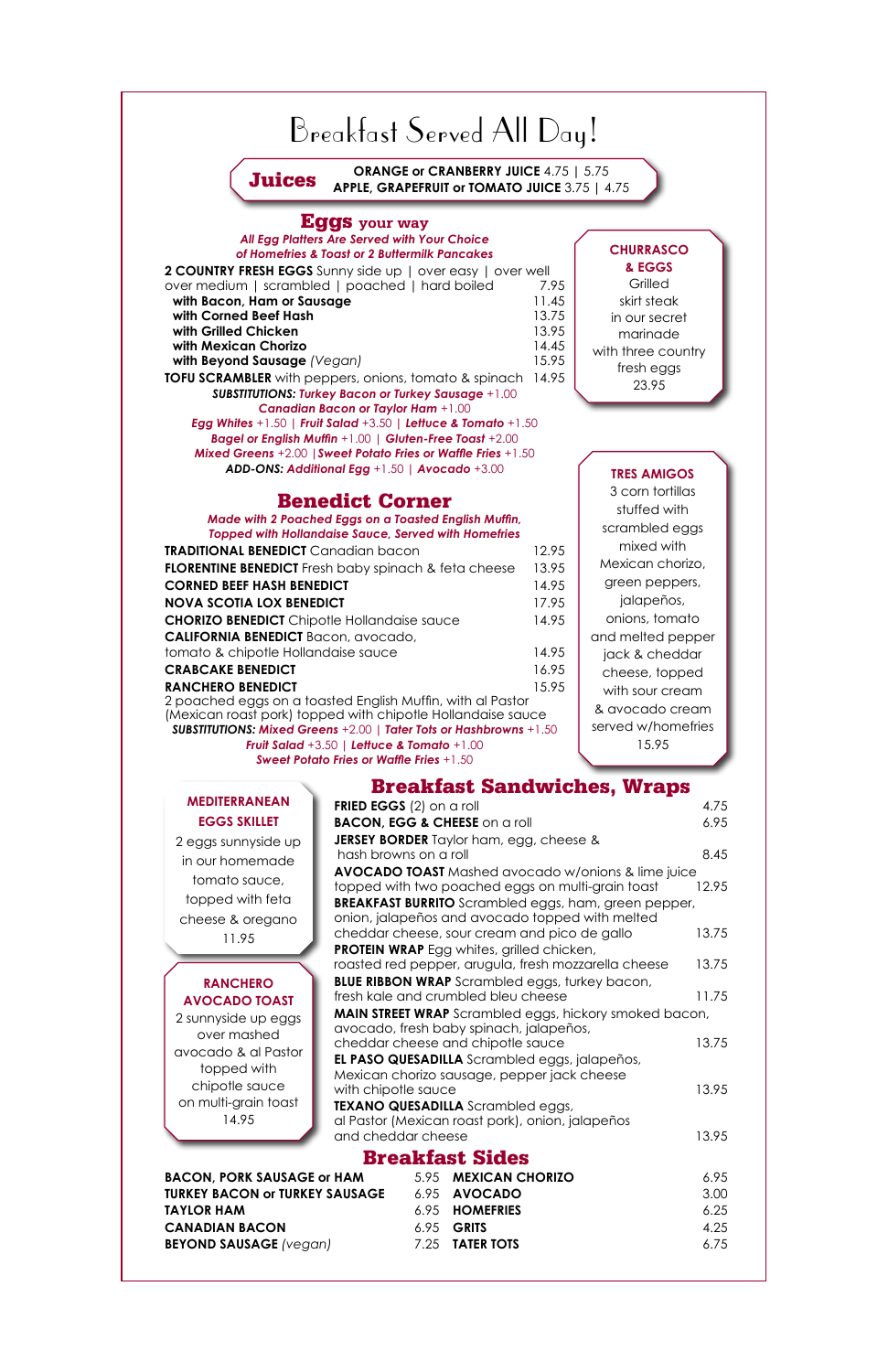### Traditional Omelets

*All Our Omelets Are Made with Four Country Fresh Eggs & Are Served with Choice of Homefries & Toast or Two Buttermilk Pancakes*

| <b>PLAIN OMELET</b>                                         | 8.95  |
|-------------------------------------------------------------|-------|
| <b>CHEESE OMELET</b> Your choice of American, Swiss,        |       |
| mozzarella, cheddar, Muenster, pepper jack or feta          | 11.75 |
| <b>BACON, HAM or SAUSAGE OMELET</b>                         | 13.75 |
| <b>FLORENTINE OMELET</b> Feta cheese and fresh baby spinach | 13.95 |
| WESTERN OMELET Ham, green pepper and onion                  | 14.95 |
| LEO OMELET Nova Scotia lox and onion                        | 16.95 |
| MEAT LOVERS OMELET Bacon, ham, sausage, cheddar             | 16.25 |
| <b>FARMER'S OMELET</b> Broccoli, mushroom, spinach, tomato, |       |
| green pepper and onion                                      | 15.95 |
|                                                             |       |

### Chef's Specialty Omelets

| <b>PROTEIN OMELET</b> Egg whites, grilled chicken, fresh baby                                                   |       |
|-----------------------------------------------------------------------------------------------------------------|-------|
| spinach, mushroom, avocado and Swiss cheese                                                                     | 16.95 |
| <b>TUSCAN OMELET</b> Portobello mushroom,                                                                       |       |
| roasted red pepper, basil and fresh mozzarella                                                                  | 14.95 |
| <b>CALIFORNIA OMELET</b> Avocado, turkey bacon, tomato                                                          |       |
| and cheddar cheese                                                                                              | 15.95 |
| <b>NAPOLI OMELET</b> Prosciutto, mozzarella, tomato & basil                                                     | 15.95 |
| <b>MYKONOS OMELET</b> Fresh baby spinach, tomato,                                                               |       |
| scallions and feta cheese                                                                                       | 14.95 |
| MEXICAN OMELET Mexican chorizo sausage, onion,                                                                  |       |
| jalapeños, tomato and pepper jack cheese                                                                        | 14.95 |
| <b>FAJITA OMELET</b> Grilled chicken, green pepper and onion,                                                   |       |
| topped with melted cheddar and Muenster cheese,                                                                 |       |
| sour cream, pico de gallo and avocado cream                                                                     | 16.95 |
| ADD-ONS: Cheese +1.25   Bacon, Ham or Sausage +4.00                                                             |       |
| Avocado +3.00   Peppers, Jalapeños, Onions or Tomato +.75                                                       |       |
| Broccoli, Spinach, Mushrooms or Roasted Red Pepper +1.25                                                        |       |
| <b>SUBSTITUTIONS: Egg Whites +1.50   Fruit Salad +3.50</b>                                                      |       |
| Mixed Greens +2.00   Lettuce & Tomato +1.00                                                                     |       |
| Bagel or English Muffin +1.00   Gluten-Free Toast +2.00<br>Tater Tots, Sweet Potato Fries or Waffle Fries +1.50 |       |
|                                                                                                                 |       |

### Bread Basket

| <b>ENGLISH MUFFIN</b>            |      | 2.95 <b>BAGEL</b> with butter, choice of plain, |       |
|----------------------------------|------|-------------------------------------------------|-------|
| <b>MUFFIN</b> Corn or blueberry  |      | 3.75 sesame or everything                       | 2.95  |
| <b>TOAST</b> White, whole wheat, |      | with Cream Cheese                               | 4.25  |
| multi-grain or marble-rye        | 2.75 | with Nova Scotia Lox                            | 13.95 |
| <b>GLUTEN-FREE TOAST</b>         | 3.95 | w/Cream Cheese & Nova Scotia Lox 14.95          |       |

### French Toast Central

| <b>CHALLAH FRENCH TOAST</b>                                                              | 8.45  |
|------------------------------------------------------------------------------------------|-------|
| <b>CHURRO FRENCH TOAST</b> Cinnamon sugar crusted french toast                           |       |
| topped with fresh strawberries & drizzled with lechera cream & caramel sauce             | 14.25 |
| <b>NUTELLA FRENCH TOAST</b> Topped with nutella, fresh strawberries & bananas            | 13.95 |
| <b>STUFFED FRENCH TOAST</b> French toast stuffed with blueberry cream cheese,            |       |
| topped with fresh strawberries & whipped cream                                           | 14.95 |
| APPLE COBBLER FRENCH TOAST Topped with hot apple compote, walnuts,                       |       |
| raisins, vanilla ice cream and whipped cream                                             | 14.95 |
| <b>BERRY GREEK YOGURT FRENCH TOAST Topped with Greek yogurt, mixed berries,</b>          |       |
| crushed walnuts & honey                                                                  | 14.95 |
| <b>FRENCH TOAST BROWNIE TOWER</b> Three layers of French toast stuffed with              |       |
| warm chocolate brownie topped with vanilla ice cream & chocolate sauce                   | 17.95 |
| <b>BANANA FOSTER FRENCH TOAST</b> Topped w/caramelized bananas, vanilla ice cream 15.95  |       |
| <b>EGGS in a BASKET</b> Two fried eggs cooked within the center of the French toast      |       |
| with grilled ham and Swiss cheese                                                        | 14.95 |
| <b>THE FRENCHIE</b> Topped w/cheddar cheese, bacon, grilled tomato & 2 poached eggs14.95 |       |
| <b>CHURRO FRENCH TOAST BITES</b> Cinnamon-sugar crusted French toast bites               |       |
| served with 3 dipping sauces (caramel, raspberry & lechera cream)                        | 12.95 |
| <b>OREO CRUNCH FRENCH TOAST BITES</b> Served with chocolate sauce &                      |       |
| lechera cream for dipping                                                                | 13.95 |
| <b>FRUITY PEBBLES CRUSTED FRENCH TOAST</b> Topped with vanilla ice cream &               |       |
| raspberry sauce                                                                          | 15.95 |
| ADD-ONS: Bacon, Ham or Sausage +4.50   Two Eggs +3.00   Ice Cream +4.00                  |       |
| Turkey Bacon or Turkey Sausage +5.50   Real Maple Syrup +3.00   Beyond Sausage +5.50     |       |
|                                                                                          |       |

#### **EL DORADO Al Pastor omelet**

(Mexican roast pork), fire roasted Poblano pepper and onion, topped w/Muenster cheese & avocado cream 15.95

#### **FAJITA Omelet**

Grilled chicken, green pepper, onion, topped with melted cheddar & Muenster cheese, sour cream, pico de gallo & avocado cream 16.95

**Lox BAGEL platter** Toasted bagel with cream cheese & Nova Scotia lox, garnished with lettuce, tomato, cucumber, red onion, Kalamata olives

& capers 18.95

#### **corned beef hash & cheddar Omelet** 15.95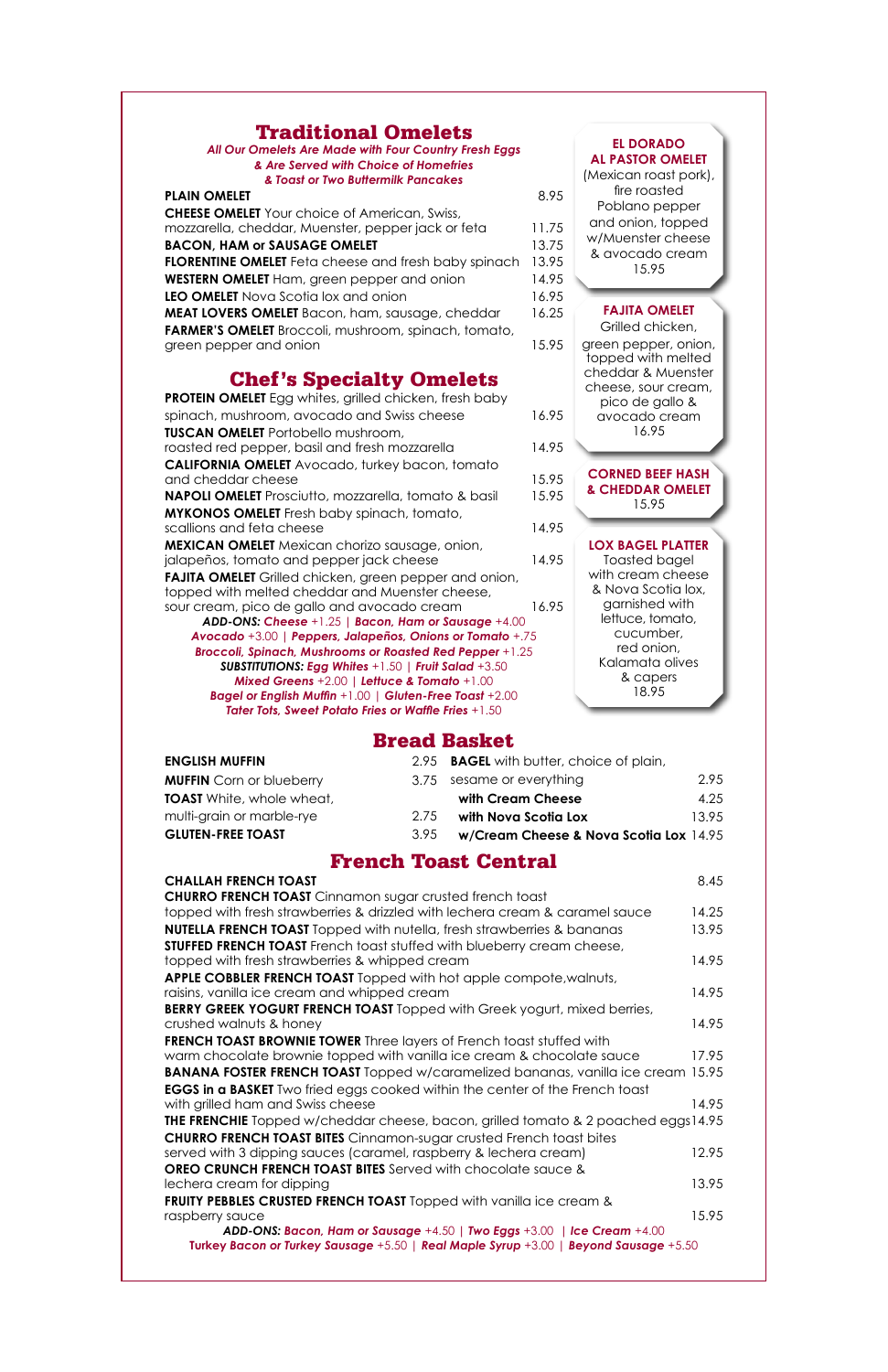| <b>Pancake Mania!</b><br><b>All Pancakes Are Three Buttermilk Pancakes</b><br>And Are Served with Butter & Pancake Syrup<br>Gluten-Free or Multi-Grain Pancakes +2.00<br><b>Real Maple Syrup +3.00</b><br><b>THREE TRADITIONAL BUTTERMILK PANCAKES</b><br><b>SHORT STACK (2)</b><br><b>SINGLE on MAIN STREET</b> One buttermilk pancake, | 8.45<br>6.45 | <b>TRAFFIC JAM</b><br>three buttermilk<br>pancakes,<br>two eggs (any style),<br>two strips of bacon,<br>two pork sausage links,<br>ham & homefries 16.95 |                |
|------------------------------------------------------------------------------------------------------------------------------------------------------------------------------------------------------------------------------------------------------------------------------------------------------------------------------------------|--------------|----------------------------------------------------------------------------------------------------------------------------------------------------------|----------------|
| two eggs (any style) and your choice of bacon,<br>ham or sausage                                                                                                                                                                                                                                                                         | 10.95        |                                                                                                                                                          |                |
| NUTELLA, STRAWBERRIES & BANANA PANCAKES                                                                                                                                                                                                                                                                                                  | 13.95        |                                                                                                                                                          |                |
| <b>CINNAMON SWIRL PANCAKES</b>                                                                                                                                                                                                                                                                                                           | 12.95        | <b>BREAKFAST PANCAKE</b>                                                                                                                                 |                |
| <b>STRAWBERRIES &amp; BANANA PANCAKES</b>                                                                                                                                                                                                                                                                                                | 12.95        | <b>TACOS</b>                                                                                                                                             |                |
| <b>CANNOLI PANCAKES</b>                                                                                                                                                                                                                                                                                                                  | 15.95        | three jalapeño & cheddar<br>pancakes stuffed with                                                                                                        |                |
| <b>PINA COLADA PANCAKES</b>                                                                                                                                                                                                                                                                                                              | 15.95        | scrambled eggs, Al Pastor,                                                                                                                               |                |
| <b>CHOCOLATE CHIP PANCAKES</b>                                                                                                                                                                                                                                                                                                           | 11.95        | avocado, jalapeños,                                                                                                                                      |                |
| <b>LEMON RICOTTA PANCAKES</b> with raspberry sauce<br>(Not available Gluten-free or Multi-grain)                                                                                                                                                                                                                                         | 14.95        | & avocado cream 15.95                                                                                                                                    |                |
| <b>M&amp;M PANCAKES with VANILLA ICE CREAM</b>                                                                                                                                                                                                                                                                                           | 14.95        |                                                                                                                                                          |                |
| RED VELVET PANCAKES with our homemade cream cheese vanilla frosting                                                                                                                                                                                                                                                                      |              |                                                                                                                                                          | 15.95          |
| <b>WHITE CHOCOLATE, RASPBERRY &amp; ALMOND PANCAKES</b>                                                                                                                                                                                                                                                                                  |              |                                                                                                                                                          | 13.95          |
| <b>COOKIES &amp; CREAM PANCAKES</b> Pieces of oreo cookies and vanilla ice cream                                                                                                                                                                                                                                                         |              |                                                                                                                                                          | 14.95          |
| S'MORES PANCAKES Pieces of milk chocolate, Graham crackers                                                                                                                                                                                                                                                                               |              |                                                                                                                                                          |                |
| & marshmallow                                                                                                                                                                                                                                                                                                                            |              |                                                                                                                                                          | 14.95          |
| <b>CAPTAIN CRUNCH PANCAKES</b> Topped with vanilla and chocolate ice cream<br><b>CHARLIE'S CHURRO PANCAKES</b> Churros cereal baked inside the pancakes                                                                                                                                                                                  |              |                                                                                                                                                          | 14.95          |
| and topped with vanilla ice cream and caramel sauce                                                                                                                                                                                                                                                                                      |              |                                                                                                                                                          | 14.95          |
| <b>BANANA PUDDING PANCAKES</b> Fresh banana with vanilla wafers & banana cream                                                                                                                                                                                                                                                           |              |                                                                                                                                                          | 13.95          |
| <b>CHOCO-LOCO PANCAKES</b> Chocolate chips, kit kat, twix, snickers and                                                                                                                                                                                                                                                                  |              |                                                                                                                                                          |                |
| vanilla ice cream                                                                                                                                                                                                                                                                                                                        |              |                                                                                                                                                          | 16.95          |
| <b>BLUEBERRY HILL PANCAKES</b> Fresh blueberries baked inside, blueberry compote on top                                                                                                                                                                                                                                                  |              |                                                                                                                                                          | 13.95          |
| <b>VERY BERRY PANCAKES</b> Fresh strawberries, blueberries, raspberries w/whipped cream                                                                                                                                                                                                                                                  |              |                                                                                                                                                          | 14.95<br>13.95 |
| FRUITY PEBBLES PANCAKES Topped with vanilla ice cream                                                                                                                                                                                                                                                                                    |              |                                                                                                                                                          |                |
| ADD-ONS: Bacon, Ham or Sausage +4.50   2 Eggs +3.00<br>Turkey Bacon or Turkey Sausage +5.50   Beyond Sausage +5.50                                                                                                                                                                                                                       |              |                                                                                                                                                          |                |

# Belgian Waffles

|                                                                                     |                                                                                      | <b>Beigian wannes</b>                                                                                              |       |
|-------------------------------------------------------------------------------------|--------------------------------------------------------------------------------------|--------------------------------------------------------------------------------------------------------------------|-------|
|                                                                                     | <b>BREAKFAST WAFFLE</b>                                                              | <b>BELGIAN WAFFLE</b> with powdered sugar                                                                          | 8.45  |
|                                                                                     | topped with                                                                          | NUTELLA, STRAWBERRIES & BANANA WAFFLE                                                                              | 13.95 |
|                                                                                     | cheddar cheese,<br>two scrambled eggs,<br>hickory smoked                             | <b>CHUNKY MONKEY WAFFLE Pieces of milk chocolate chunks,</b><br>peanut butter, banana, walnuts, vanilla ice cream, |       |
|                                                                                     | bacon & avocado                                                                      | drizzled with caramel & chocolate syrup                                                                            | 16.95 |
|                                                                                     | 16.95                                                                                | <b>WAFFLE SUNDAE</b> with fresh strawberries, vanilla ice cream,                                                   |       |
|                                                                                     |                                                                                      | whipped cream, crushed walnuts and chocolate syrup                                                                 | 15.95 |
|                                                                                     |                                                                                      | <b>VERY BERRY WAFFLE</b> Fresh strawberries, blueberries, raspberries,                                             |       |
|                                                                                     | <b>STUFFED STRAWBERRY</b>                                                            | whipped cream, chocolate syrup, lechera cream                                                                      | 14.95 |
|                                                                                     | <b>CHEESECAKE WAFFLE</b>                                                             | <b>CHOCOLATE BLISS WAFFLE</b> with chocolate chips, with                                                           |       |
|                                                                                     | topped with                                                                          | chocolate ice cream, chocolate syrup & whipped cream 14.95                                                         |       |
|                                                                                     | vanilla ice cream,<br><b>COOKIES N' CREAM WAFFLE Topped w/crumbled oreo cookies,</b> |                                                                                                                    |       |
| fresh strawberries<br>vanilla ice cream, whipped cream and chocolate syrup<br>14.95 |                                                                                      |                                                                                                                    |       |
|                                                                                     | & whipped cream<br>18 95                                                             | <b>FRIED OREO WAFFLE</b> Topped with fried oreos,                                                                  |       |

vanilla ice cream and whipped cream 15.95

### Savory Waffles

| <b>FRIED CHICKEN &amp; WAFFLES</b>                                                             | 16.95 |
|------------------------------------------------------------------------------------------------|-------|
| <b>BUFFALO CHICKEN &amp; WAFFLES</b> Topped with fried chicken tossed in Buffalo sauce,        |       |
| crumbled blue cheese & ranch dressing                                                          | 17.95 |
| TERIYAKI CHICKEN & WAFFLES Topped with fried chicken tossed in teriyaki sauce                  |       |
| and topped with pineapple and sesame seeds                                                     | 17.95 |
| <b>MAC N' CHEESE WAFFLE</b> Topped w/our creamy mac n' cheese & crispy chicken strips 17.95    |       |
| <b>FALAFEL MINI WAFFLES</b> 3 mini waffles topped w/falafel, purple slaw & avocado cream 14.95 |       |
| <b>NOVIE MINI WAFFLES</b> 3 mini waffles topped with cream cheese, Nova Scotia lox,            |       |
| red onion, avocado and capers                                                                  | 17.95 |
|                                                                                                |       |

18.95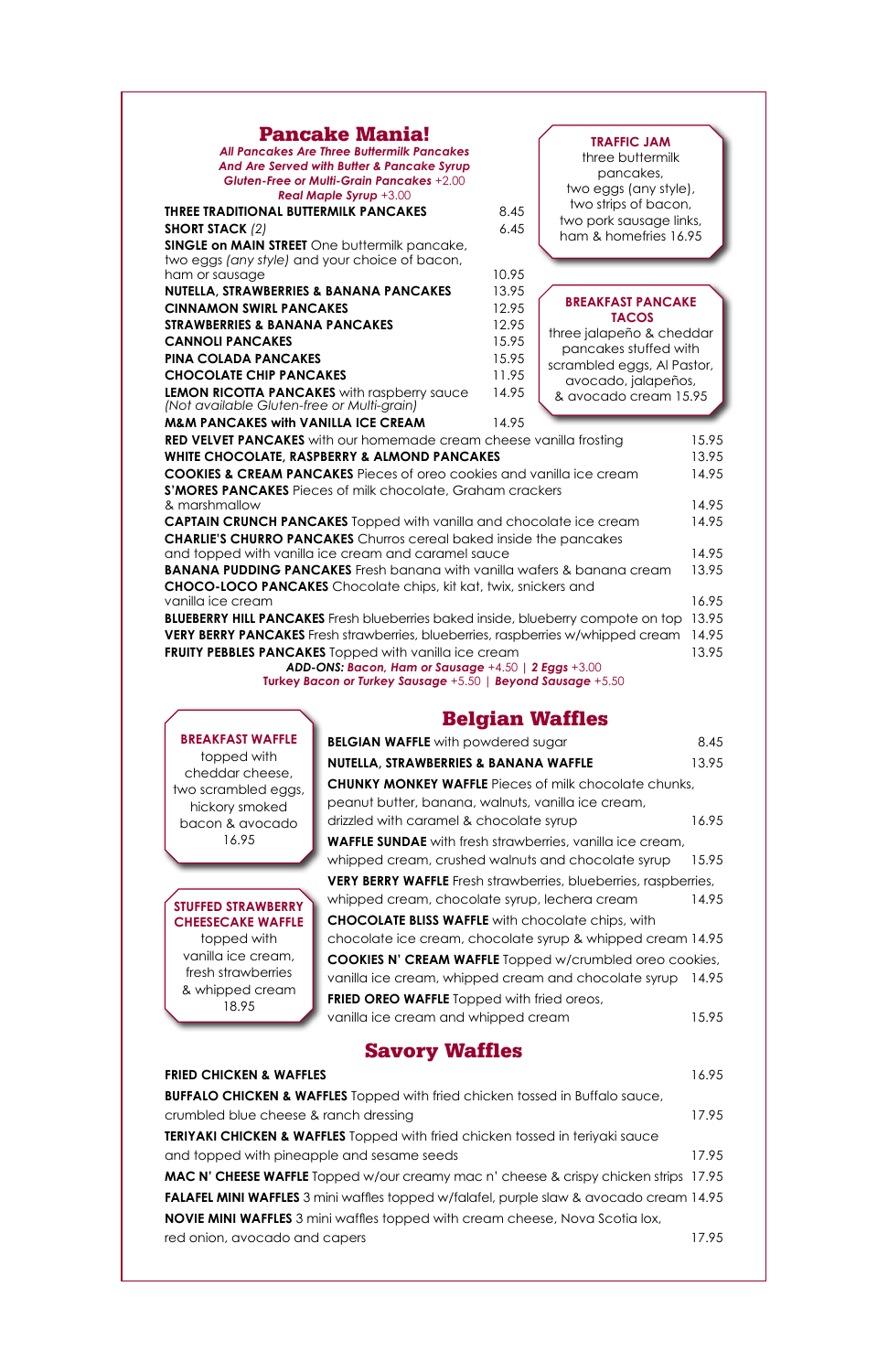Soups **SOUP of the DAY**  4.25 **|** 5.25 **FRENCH ONION SOUP**  6.45

| <b>HOT OATMEAL</b>                                           | 4.25  |
|--------------------------------------------------------------|-------|
| <b>COLD CEREAL</b>                                           | 4.95  |
| add Banana +1.00   add Strawberries +4.00                    |       |
| <b>GREEK YOGURT</b> with crushed walnuts & honey             | 8.45  |
| <b>GREEK YOGURT</b> with granola & strawberries              | 11.45 |
| <b>FRESH FRUIT SALAD</b> Banana, blueberries, & strawberries | 6.95  |
| <b>BOWL of FRESH STRAWBERRIES</b>                            | 6.95  |

### Cereals, Yogurt & Fruit

### Sides

| <b>FRENCH FRIES</b>          | 5.75 SWEET POTATO |      |
|------------------------------|-------------------|------|
| <b>DISCO FRIES</b>           | <b>FRIES</b>      | 6.75 |
| Mozzarella cheese<br>& gravy | $8.95$ TATER TOTS | 6.75 |
| <b>WAFFLE FRIES</b>          | 6.75 ONION RINGS  | 6.75 |

### Snack Attack

| <b>MOZZARELLA STICKS 10.95</b> |       |
|--------------------------------|-------|
| <b>JALAPEÑO POPPERS 10.95</b>  |       |
| <b>ZUCCHINI STICKS</b>         | 9.95  |
| <b>POTATO SKINS</b> Cheddar    |       |
| cheese, hickory smoked         |       |
| bacon, sour cream,             |       |
| scallions                      | 9.95  |
| <b>BUFFALO WINGS</b>           | 11.95 |
| CHICKEN TENDERS                | 11.95 |
| <b>BURGER SLIDERS</b> Topped   |       |
| with cheese and                |       |
| grilled onions                 | 11.95 |
| <b>CHEESE QUESADILLA 10.95</b> |       |
| with Chicken $+6.00$           |       |
| with Steak $+8.00$             |       |
| with Shrimp $+8.00$            |       |
| LOADED NACHOS                  |       |

# Little Tykes Menu

Choice of chicken, chorizo or al Pastor 14.95

### Gourmet Salads

| <b>BUFFALO CHICKEN SALAD Chopped romaine lettuce,</b>         |       |
|---------------------------------------------------------------|-------|
| red onions, tomatoes, crumbled blue cheese                    |       |
| and crispy Buffalo chicken strips                             | 15.95 |
| RANCHERO SALAD Chopped romaine and iceberg lettuce,           |       |
| tomatoes, red onions, cucumber, avocado, corn, jalapeños,     |       |
| black beans, fried tortilla strips and cheddar cheese,        |       |
| topped with grilled chicken                                   | 15.95 |
| <b>POWERHOUSE SALAD</b> Fresh kale, dried cranberries,        |       |
| Granny Smith apple, pecans & crumbled blue cheese 13.95       |       |
| <b>DIMITRA'S SALAD</b> Fresh arugula, feta cheese, red beets, |       |
| cranraisins, mango & pecans tossed in a                       |       |
| creamy vinaigrette dressing                                   | 13.95 |
| ADD-ONS: Grilled Chicken +6.00   Grilled Salmon +8.00         |       |
| Grilled Shrimp +8.00   Churrasco (Skirt Steak) +10.00         |       |
| CALAD DRECCINICS, Released Marchael & Republic                |       |

#### **GREEK YOGURT BANANA SPLIT**

*salad dressings: Balsamic Vinaigrette, Ranch, Bleu Cheese, Russian, Italian, Oil & Vinegar*

### Traditional Salads

| <b>COBB SALAD</b> Chopped romaine lettuce & iceberg lettuce,                                          |       |
|-------------------------------------------------------------------------------------------------------|-------|
| tomato, avocado, hard-boiled egg, bacon,<br>crumbled bleu cheese and grilled chicken                  | 15.95 |
| <b>CAESAR SALAD</b> Romaine lettuce, Parmesan cheese                                                  |       |
| & Caesar dressing                                                                                     | 12.95 |
| <b>GREEK SALAD</b> Romaine lettuce, tomatoes, red onions,<br>cucumber, green pepper, Kalamata olives, |       |
| stuffed grape leaves, peperoncini & feta cheese                                                       | 12.95 |
| <b>BABY SPINACH SALAD</b> Fresh baby spinach,                                                         |       |
| grilled portobello, tomatoes & fresh mozzarella cheese 12.95                                          |       |
| <b>HOUSE SALAD</b> Mixed greens, tomato, onions,                                                      |       |
| green peppers, cucumbers and Kalamata olives                                                          | 8.95  |
| ADD-ONS: Grilled Chicken +6.00   Grilled Salmon +8.00                                                 |       |
| Grilled Shrimp +8.00   Churrasco (Skirt Steak) +10.00                                                 |       |
| <b>SALAD DRESSINGS: Balsamic Vinaigrette, Ranch,</b>                                                  |       |
| <b>Bleu Cheese, Russian, Italian, Oil &amp; Vinegar</b>                                               |       |
|                                                                                                       |       |

| Served w/Choice of Apple Juice, Chocolate Milk or Soda |       |
|--------------------------------------------------------|-------|
| <b>HAMBURGER SLIDERS (2) with french fries</b>         | 11.95 |
| <b>CHICKEN TENDERS</b> (3) with french fries           | 11.95 |
| <b>GRILLED CHEESE</b> with french fries                | 9.95  |
| <b>MAC N' CHEESE</b>                                   | 8.95  |
| ALL BEEF HOT DOG with french fries                     | 9.95  |
| <b>SIX MINI PANCAKES</b>                               | 7.95  |
| <b>ONE EGG</b> with potatoes and toast                 | 7.25  |
| ADD-ONS: Bacon or Sausage +3.00   One Egg +1.50        |       |

#### **ARUGULA CHURRASCO SALAD**

Grilled skirt steak, fresh arugula, grilled portobello mushroom, tomatoes, red onions, fresh mozzarella cheese topped with our secret marinade skirt steak and drizzled with balsamic glaze 22.95

Greek yogurt with bananas, strawberries, blueberries & raspberries, topped w/crushed walnuts & honey 15.95

To Avoid 4% Credit Card Fees, Please Pay with Cash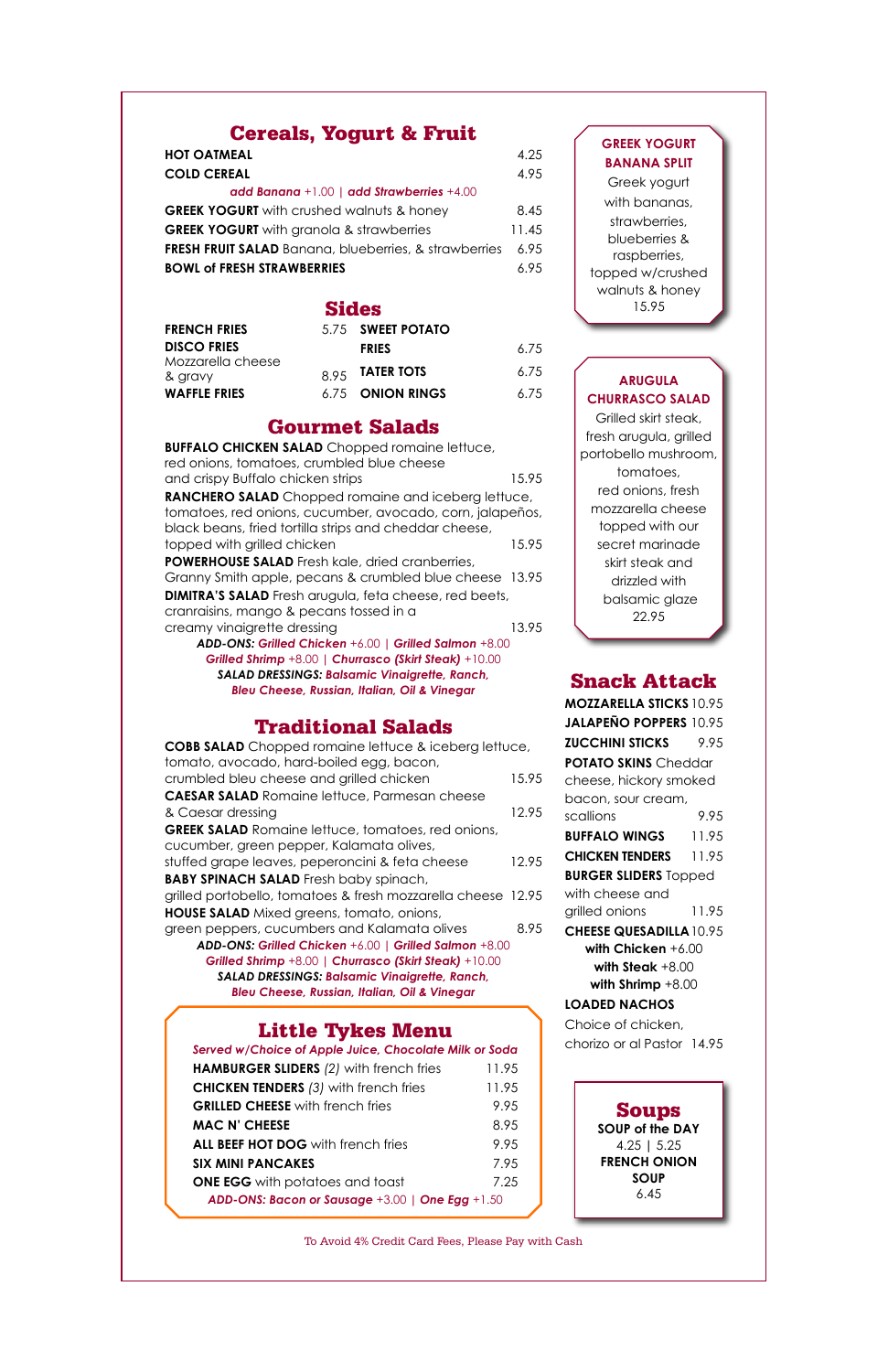### The Panini Grill

| <b>Served with French Fries</b> |  |  |  |  |
|---------------------------------|--|--|--|--|
|---------------------------------|--|--|--|--|

| <b>THE GATSBY PANINI</b> Marinated churrasco (skirt steak), fresh tomato, red onions,<br>arugula, fresh mozzarella and balsamic glaze on ciabatta | 18.95 |
|---------------------------------------------------------------------------------------------------------------------------------------------------|-------|
| <b>CALIFORNIA PANINI</b> Grilled chicken, turkey bacon, avocado,                                                                                  |       |
| tomato, cheddar cheese and chipotle sauce on ciabatta                                                                                             | 14.95 |
| <b>MILANO PANINI</b> Grilled chicken, roasted red peppers, portobello mushroom,                                                                   |       |
| fresh mozzarella, basil and balsamic glaze on a herb focaccia                                                                                     | 14.95 |
| <b>TUSCANY PANINI</b> Grilled portobello, grilled onions, grilled tomato,                                                                         |       |
| roasted red peppers, fresh mozzarella, basil and balsamic glaze on herb focaccia                                                                  | 13.95 |
| <b>CORDON BLEU PANINI</b> Grilled chicken, grilled ham, grilled tomato                                                                            |       |
| and onions with Swiss cheese and honey mustard on ciabatta                                                                                        | 14.95 |
| <b>GRILLED SALMON PANINI</b> Grilled Atlantic salmon, mixed greens,                                                                               |       |
| onions and avocado cream on ciabatta                                                                                                              | 17.95 |
| TEXAS BBQ PANINI BBQ pulled pork, grilled onions & cheddar cheese on ciabatta                                                                     | 14.95 |
| <b>MEDITERRANEAN PANINI</b> Baked zucchini, eggplant and onion                                                                                    |       |
| in a light tomato and garlic sauce on herb focaccia                                                                                               | 12.95 |
| <b>ZUCCHINI FRITTERS PANINI</b> A mixture of zucchini, scallions, dill & feta cheese                                                              |       |
| topped with tomato, cucumber & tzatziki sauce on ciabatta                                                                                         | 13.95 |
| <b>CUBANO AL PASTOR PANINI</b> Mexican pupped pork, grilled ham, pickles,                                                                         |       |
| pepper jack cheese, mustard & mayonnaise on ciabatta                                                                                              | 15.95 |
| ADD-ONS: Leffuce & Tomato +1.00   Cheese +1.25   Avocado +3.00   Bacon +3.00                                                                      |       |
| <b>SUBSTITUTIONS: Sweet Potato Fries, Waffle Fries or Onion Rings +1.50   Mixed Greens +2.00</b>                                                  |       |

### Wrap it Up!

| <b>Served with French Fries</b>                                                     |         |
|-------------------------------------------------------------------------------------|---------|
| <b>CHEF'S SIGNATURE AL PASTOR WRAP</b> Roasted marinated pork shoulder in a mixture |         |
| of Mexican chiles, onions & pineapples, then topped with onions, cilantro &         |         |
| avocado cream truly mouthwatering!                                                  | 1.5.9.5 |
| <b>CHICKEN CAESAR WRAP</b> Grilled chicken, romaine lettuce,                        |         |
| shaved Parmesan cheese and Caesar dressing                                          | 13.95   |

| <b>CHICKEN COBB WRAP</b> Grilled chicken, lettuce, tomato,                                       |       |
|--------------------------------------------------------------------------------------------------|-------|
| avocado, bacon and bleu cheese                                                                   | 14.95 |
| <b>UNDER the SEA WRAP</b> Fresh tuna salad, lettuce, tomato,                                     |       |
| mixed greens and cheddar cheese                                                                  | 14.95 |
| <b>CHICKEN PHILLY WRAP</b> Grilled chicken, grilled green peppers                                |       |
| and onions with American cheese                                                                  | 14.95 |
| <b>TURKEY AVOCADO WRAP</b> Fresh roast turkey, avocado, bacon,                                   |       |
| tomato, Swiss cheese and purple slaw                                                             | 15.95 |
| <b>VEGGIE BURGER WRAP</b> Veggie burger, lettuce, tomato, avocado, & ranch dressing              | 14.95 |
| <b>PESTO CHICKEN WRAP</b> Grilled chicken, roasted red peppers, mozzarella cheese                |       |
| & pesto sauce in a sun-dried tomato wrap                                                         | 15.95 |
| <b>BUFFALO CHICKEN WRAP</b> Crispy chicken tossed in Buffalo sauce with lettuce,                 |       |
| tomato, cheddar cheese and ranch dressing                                                        | 14.95 |
| ADD-ONS: Lettuce & Tomato +1.00   Cheese +1.25   Avocado +3.00   Bacon +3.00                     |       |
| <b>SUBSTITUTIONS: Sweet Potato Fries, Waffle Fries or Onion Rings +1.50   Mixed Greens +2.00</b> |       |
|                                                                                                  |       |

### Old-Time Favorites

#### *Served with French Fries*

| <b>REUBEN</b> (Pastrami or turkey)<br><b>PHILLY CHEESESTEAK HERO</b> | 14.95<br>14.95 | <b>GRILLED CHEESE SANDWICH</b><br>with Tomato                                                    | 11.95<br>12.75 |
|----------------------------------------------------------------------|----------------|--------------------------------------------------------------------------------------------------|----------------|
| <b>CHICKEN PARMIGIANA HERO</b>                                       | 14.95          | with Bacon or Ham                                                                                | 14.95          |
| <b>TUNA MELT with Muenster Cheese</b>                                | 14.95          | <b>BUFFALO CHICKEN GRILLED CHEESE</b>                                                            |                |
| <b>TURKEY CLUB SANDWICH</b>                                          | 14.95          | Grilled cheddar on Texas toast                                                                   |                |
| <b>GRILLED CHICKEN BLT CLUB</b>                                      | 14.95          | stuffed with Buffalo crispy chicken &                                                            |                |
| <b>THE NOVIE CLUB</b> Smoked salmon,                                 |                | mac n' cheese                                                                                    | 16.95          |
| arugula, tomato, cucumber, onion &                                   |                | <b>THE GODFATHER GRILLED CHEESE Grilled</b>                                                      |                |
| cream cheese on multi-grain toast                                    | 17.95          | mozzarella on Texas toast with grilled                                                           |                |
| <b>CRISPY CHICKEN RANCH SANDWICH</b>                                 |                | steak & mozzarella stix, topped with                                                             |                |
| Fried breaded chicken cutlet, bacon,                                 |                | our homemade marinara sauce                                                                      | 18.95          |
| American cheese, lettuce, tomato &                                   |                | <b>THE ULTIMATE GRILLED CHEESE Grilled</b>                                                       |                |
| ranch dressing on a roll                                             | 15.95          | cheddar on Texas toast stuffed with                                                              |                |
| <b>BLT SANDWICH</b> Bacon, lettuce, tomato 13.95                     |                | Mexican Al Pastor & mac n' cheese                                                                | 15.95          |
| <b>HAM &amp; CHEESE SANDWICH</b>                                     | 13.95          | <b>PESTO GRILLED CHEESE</b> Grilled mozzarella                                                   |                |
| <b>TUNA SALAD SANDWICH</b>                                           | 14.95          | cheese with tomato pesto sauce                                                                   |                |
| <b>HOT PASTRAMI SANDWICH</b>                                         | 14.95          | served with tomato basil soup                                                                    |                |
| <b>ROAST TURKEY SANDWICH</b>                                         | 14.95          | No french fries                                                                                  | 14.95          |
|                                                                      |                | ADD-ONS: Leffuce & Tomato +1.00   Cheese +1.25   Avocado +3.00   Bacon +3.00                     |                |
|                                                                      |                | <b>SUBSTITUTIONS: Sweet Potato Fries, Waffle Fries or Onion Rings +1.50   Mixed Greens +2.00</b> |                |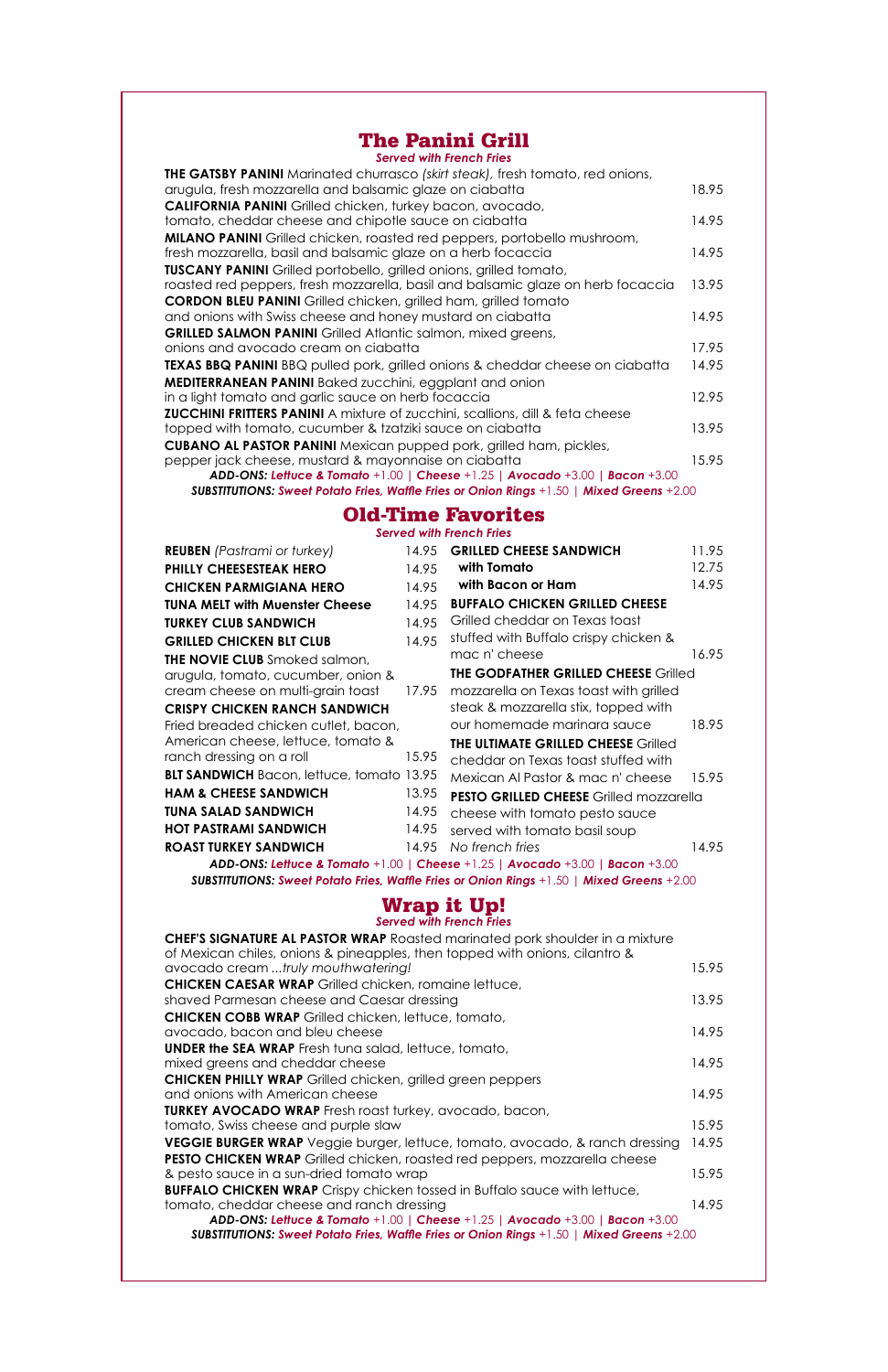| 8 oz. of 100% Angus Beef Served with French Fries                                                                                                  |       |
|----------------------------------------------------------------------------------------------------------------------------------------------------|-------|
| YOU MAY SUBSTITUTE YOUR BURGER: Turkey Burger or Veggie Burger +1.00   Beyond Burger +2.50                                                         |       |
| <b>HAMBURGER</b>                                                                                                                                   | 10.95 |
| <b>CHEESEBURGER</b> Your choice of American, Swiss, mozzarella,                                                                                    |       |
| cheddar, Muenster or pepper jack                                                                                                                   | 12.95 |
| NEW YORKER BURGER Topped with hot pastrami, grilled onions,                                                                                        |       |
| Swiss cheese and Russian dressing                                                                                                                  | 16.95 |
| <b>BLACKJACK BURGER</b> Double beef burger with cheddar cheese,                                                                                    |       |
| hickory smoked bacon, Canadian bacon, crispy onions and chipotle sauce                                                                             | 18.95 |
| POPPER BURGER Topped with jalapeño poppers, fried onion rings,                                                                                     |       |
| pepper jack cheese and ranch dressing                                                                                                              | 15.95 |
| MAC N' CHEESE BURGER Topped with our creamy mac n' cheese,                                                                                         |       |
| hickory smoked bacon and onion rings                                                                                                               | 15.95 |
| NAPA VALLEY BURGER Fresh mozzarella cheese, grilled portobello                                                                                     | 14.95 |
| mushroom, roasted red pepper and arugula                                                                                                           |       |
| <b>PHILLY BURGER</b> Grilled peppers, grilled onions, grilled mushrooms, mozzarella cheese 14.95                                                   |       |
| <b>DISCO BURGER</b> Topped with french fries, mozzarella cheese and                                                                                | 15.95 |
| brown gravy and more mozzarella and brown gravy on your fries!                                                                                     |       |
| <b>THE HASH BROWN BURGER</b> (No bun) two hash browns topped with a beef burger,<br>hickory smoked bacon, cheddar cheese, sour cream and scallions | 15.95 |
|                                                                                                                                                    |       |
| <b>BREAKFAST BURGER</b> Topped with American cheese, hash browns,<br>fried egg, grilled tomato and hickory smoked bacon                            | 15.95 |
| <b>SURF N' TURF BURGER</b> Topped with grilled shrimp, arugula & garlic aioli                                                                      | 16.95 |
| <b>FRENCH ONION BURGER</b> On Texas toast with grilled onions,                                                                                     |       |
| melted mozzarella cheese and a side of onion soup for dipping!                                                                                     | 16.95 |
| <b>COWBOY BURGER</b> AI Pastor (Mexican roast pork), grilled onions, cheddar cheese                                                                |       |
| and BBQ sauce                                                                                                                                      | 15.95 |
| <b>BLUE COBB BURGER</b> Topped with blue cheese, avocado, hickory smoked bacon,                                                                    |       |
| tomato, purple slaw and ranch dressing                                                                                                             | 15.95 |
| <b>BUFFALO CHICKEN &amp; BURGER COMBO Topped with crispy Buffalo chicken,</b>                                                                      |       |
| crispy onions, & ranch dressing                                                                                                                    | 16.95 |
| <b>CRABCAKE BURGER</b> Hand-crafted crabcake topped with avocado, crispy onions,                                                                   |       |
| and chipotle sauce                                                                                                                                 | 17.95 |
| RING of FIRE Beef burger topped with Poblano peppers, fresh jalapeños,                                                                             |       |
| pepper jack cheese & fried onion rings tossed in Buffalo sauce                                                                                     | 16.95 |
| <b>DONUT BURGER</b> Topped w/mozzarella cheese and bacon, between 2 glazed donuts 15.95                                                            |       |
| <b>MOZZARELLA STICKS PIZZA BURGER</b> Topped with mozzarella stix, marinara sauce &                                                                |       |
| served with pizza fries                                                                                                                            | 17.95 |
| <b>BRUSCHETTA BURGER</b> Topped with mozzarella cheese & our homemade bruschetta                                                                   | 15.95 |
| <b>THE FRIED PICKLE BURGER</b> Topped w/fried pickles, pepper jack cheese,                                                                         |       |
| crispy onions & Russian dressing                                                                                                                   | 15.95 |
| <b>CAPRESE BURGER</b> Topped with prosciutto, mozzarella cheese,                                                                                   |       |
| baby arugula & pesto sauce                                                                                                                         | 16.95 |
| SUBSTITUTIONS: Mixed Greens +2.00   Sweet Potato Fries, Tater Tots, Waffle Fries or Onion Rings +1.50                                              |       |

| <b>BUFFALO CHICKEN FRIES</b> French fries tossed in Buffalo sauce, melted cheddar &                           |                   |
|---------------------------------------------------------------------------------------------------------------|-------------------|
| pepper jack cheese topped with crispy chicken and drizzled with ranch dressing                                | 13.95             |
| <b>CARNE ASADA FRIES</b> Waffle fries, melted pepper jack cheese,                                             |                   |
| jalapeños and sliced skirt steak, drizzled with avocado cream                                                 | 15.95             |
| <b>BBQ PULLED PORK FRIES</b> Sweet potato fries tossed in BBQ sauce,                                          |                   |
| topped with melted cheddar cheese and BBQ pulled pork,                                                        |                   |
| drizzled with more BBQ sauce and ranch dressing                                                               | 13.95             |
| <b>REUBEN FRIES</b> Waffle fries, grilled onions and melted Muenster                                          |                   |
| a la caraccia de la calca della la calca del la calca del calca del calca del a Receptivo del calca del calca | 1000 <sub>5</sub> |

| cheese topped with hot pastrami and drizzled with Russian dressing                                                                                           | 13.95                  |
|--------------------------------------------------------------------------------------------------------------------------------------------------------------|------------------------|
| PHILLY FRIES French fries topped with Philly cheese steak, mozzarella cheese,                                                                                |                        |
| grilled green peppers & onions                                                                                                                               | 14.95                  |
| <b>PIZZA FRIES</b> French fries topped with mozzarella cheese & marinara sauce<br>AL PASTOR FRIES Cajun waffle fries, pepper jack cheese,                    | 9.95                   |
| al Pastor (Mexican pulled pork), pineapple salsa and avocado cream<br><b>TERIYAKI SHRIMP FRIES</b> Sweet potato fries & melted mozzarella cheese topped with | 13.95                  |
| teriyaki shrimp and pineapple salsa                                                                                                                          | 15.95                  |
|                                                                                                                                                              |                        |
| <b>Mac n' Cheese Skillets</b><br><b>CREAMY MAC N' CHEESE</b><br>with Chef's Signature al Pastor                                                              | 9.95<br>14.95<br>14.95 |
| with Crispy Chicken<br>with Hickory Smoked Bacon                                                                                                             | 13.95                  |
| with Grilled Shrimp                                                                                                                                          | 16.95                  |
| with Churrasco (skirt steak)                                                                                                                                 | 17.95                  |